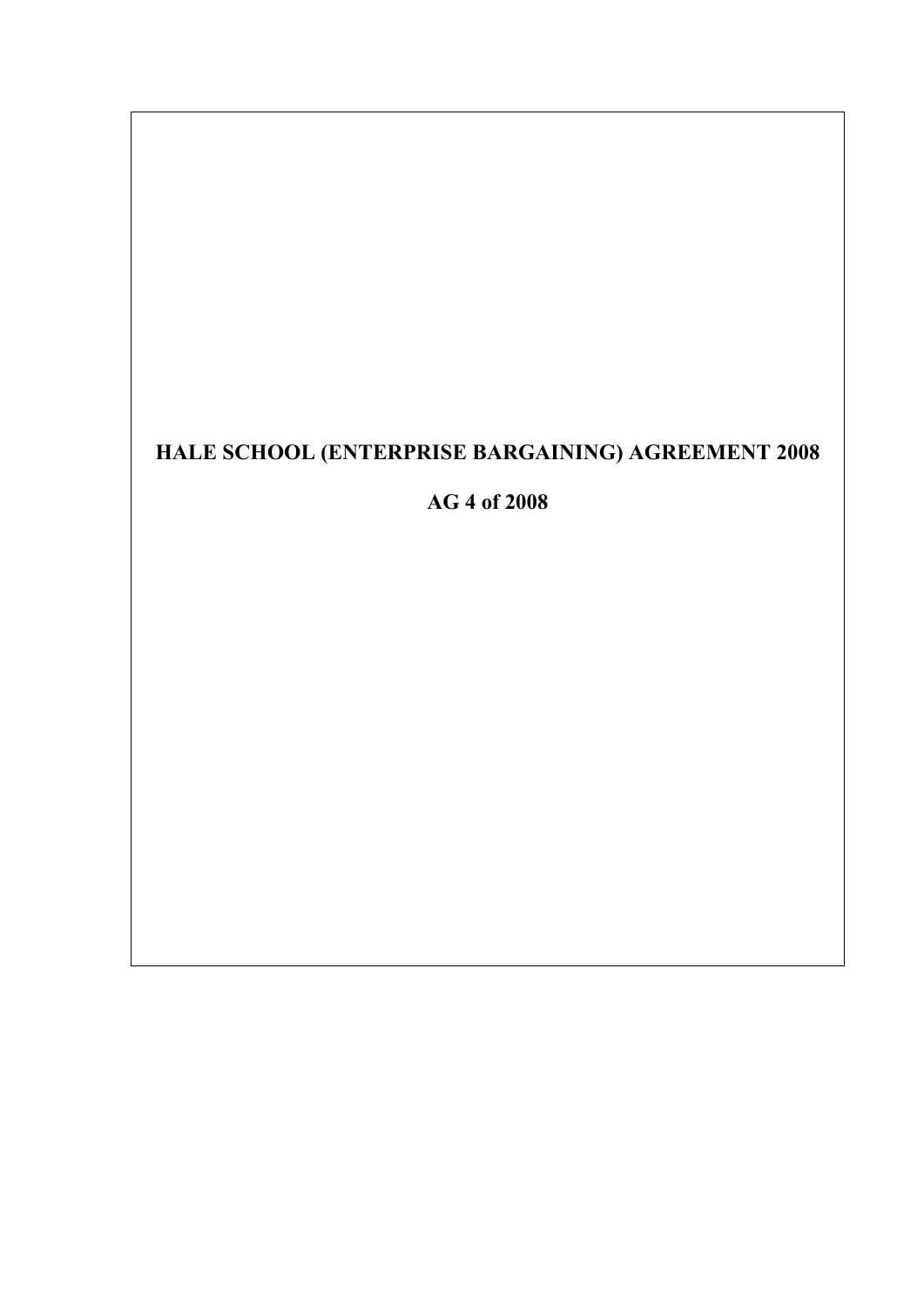#### **1. TITLE**

This Agreement shall be known as the Hale School (Enterprise Bargaining) Agreement 2008 and shall replace the Hale School (Enterprise Bargaining) Agreement 2006.

# **2. ARRANGEMENT**

- 1. Title
- 2. Arrangement<br>3. Parties to the
- Parties to the Agreement
- 4. Scope of the Agreement
- 5. Date and Duration of Agreement
- 6. Relation to Parent Award
- 7. Single Bargaining Unit
- 8. Objectives
- 9. Professional Practices
- 10. Salary Rates
- 11. Conditions of Employment
- 12. Maternity Leave
- 13. Deferred Salary Scheme
- 14. Further Topics for Discussion
- 15. Dispute Resolution Procedure
- 16. No Further Claims
- 17. No Reduction
- 18. No Precedent
- 19. Signatories

#### **3. PARTIES TO THE AGREEMENT**

This Agreement is made between the Governors of Hale School (Hale School) and the Independent Education Union of Western Australia, Union of Employees (the IEU), a registered organisation of employees.

#### **4. SCOPE OF THE AGREEMENT**

- 1. This Agreement shall apply to teachers who are employed within the scope of the Independent Schools' Teachers Award 1976 (the award) in Western Australia and who are members or are eligible to be members of the IEU.
- 2. The number of employees covered by this Agreement is 145.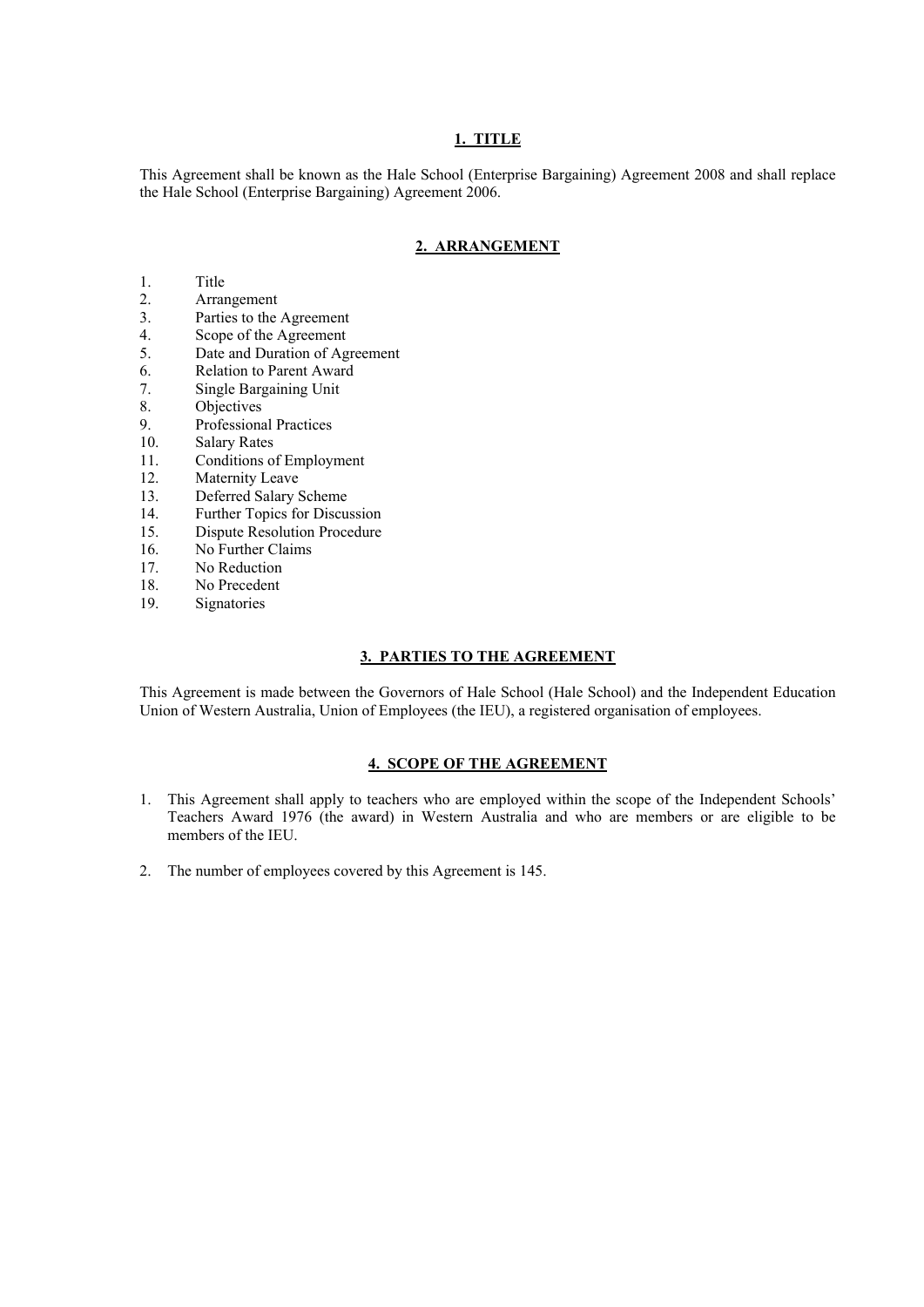#### **5. DATE AND DURATION OF AGREEMENT**

- 1. This Agreement shall come into effect on the date upon which it is ratified by the Western Australian Industrial Relations Commission, and shall apply until 31 December 2010.
- 2. The parties have agreed to meet no later than six months before the conclusion of the Agreement to commence negotiations for a new Agreement.

## **6. RELATIONSHIP TO PARENT AWARD**

- 1. This Agreement shall be read and interpreted in conjunction with the Independent Schools' Teachers Award 1976 ("the Award").
- 2. Where there is any inconsistency between this Agreement and the Award, this Agreement will prevail to the extent of the inconsistency.

#### **7. SINGLE BARGAINING UNIT**

The parties to this Agreement have conducted negotiations and reached full agreement.

#### **8. OBJECTIVES**

The nature and purposes of this Agreement are to:

- 1. Consolidate and develop further initiatives arising out of the award restructuring process.
- 2. Encourage an acceptance of the mutual responsibility to maintain a working environment that will enable the School and its staff to actively contribute towards meeting the School's Aims and Objectives.
- 3. Enhance the quality of pastoral care of teachers.
- 4. Emphasise the quality of professional skills and knowledge in order to safeguard and improve the quality of teaching, learning and pastoral care.
- 5. Develop further a culture and working environment that value teachers as professionals and is collaborative in nature while recognising both the need for people in positions of authority to be decisive.
- 6. Ensure the School is well-positioned to attract and maintain the highest quality teachers.
- 7. Steadily improve the quality and delivery of the teaching service at Hale School. The School and the teaching staff acknowledge that this improvement will be fostered by the continuation of a relationship based on trust, support, loyalty and open communication. The parties agree that the willingness to accept change and the desire for the pursuit of excellence are fundamental assumptions in the pursuit of this goal.

#### **9. PROFESSIONAL PRACTICES**

1. Appraisal

The parties agree to further develop and implement the formal appraisal systems introduced for all members of the teaching staff.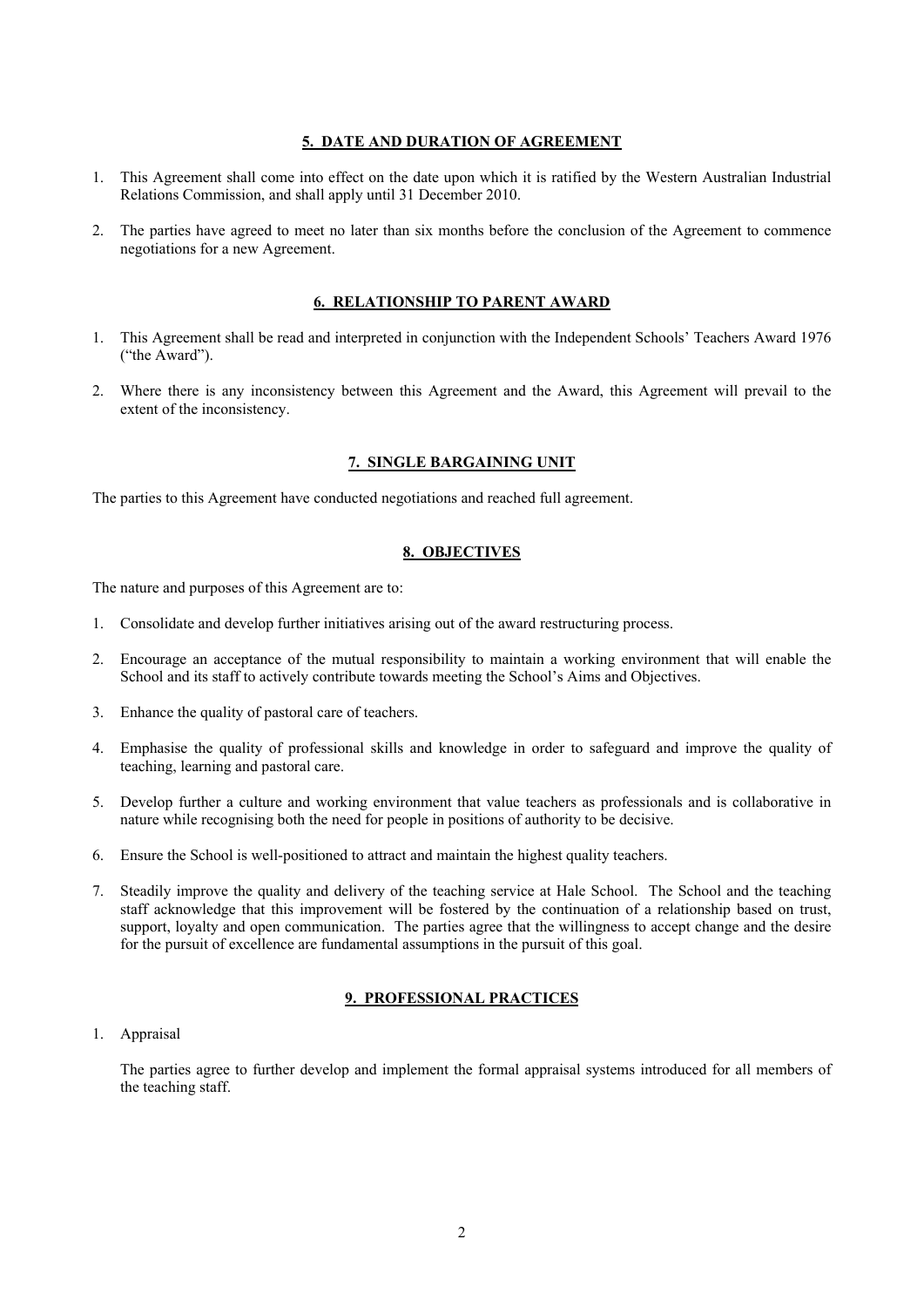#### 2. Professional Development

The parties agree to a continuing and extending commitment to Professional Development established in the Hale School (Enterprise Bargaining) Agreement 1997.

3. Pastoral Care

The parties accept the significant role the School's pastoral care system plays in the development of students and agree to continue to develop and enhance pastoral care at the School. Further, the parties accept that all teachers have a significant pastoral care role at all times and recognise that the pastoral care system underpins and complements this.

- 4. Professional Responsibilities
	- a) The parties recognise that there are a wide range of duties and responsibilities included in the profession of teaching. These will be performed efficiently, punctually and in a highly professional manner.
	- b) The parties recognise that much of the life and culture of the School is derived from activities involving teachers and students outside regular classroom hours and boundaries. All members of the teaching staff are expected to make a significant contribution to the School's co-curriculum program. The staffing of this program is to be covered by teachers and remunerated according to Clause 10. - Salary Rates 1(a).

#### **10. SALARY RATES**

- 1. a) The rates of pay at Hale School will continue to be derived from the combination of two components:
	- i) Base Salary Scale;
	- ii) Responsibility Scale;
	- b) Contingent on satisfactory implementation of Clauses 8 and 9 of this Agreement, the Salary and Responsibility Scales shall be increased in the manner outlined below and summarised in Table 1 and Table 2.
- 2. Base Salary Scale

Hale School's Base Salary incorporates a provision for teachers to move to Step 14. Movement to Step 14 is unconditional with effect from the commencement of this agreement.

- 3. Effective from 1 January 2008, Hale School's Base Salary Scale for teachers on all Steps of this agreement will increase by 7%. The Base Salary Scale will increase by a further 6% from 1 January 2009 and increase by a further 5% from 1 January 2010.
- 4. The parties acknowledge that in the event that the Consumer Price Index as it relates to Perth increases by in excess of 4.5% in the twelve month period to 31 December 2009, or increases in the Department of Education and Training teaching salaries significantly erode the base salary scale gap, or base salary scales at comparable schools to Hale School increase at a rate significantly higher than this agreement, then the parties may recommence negotiations relating to the stated increase of 5% from 1 January 2010.
- 5. The base salary scale is exclusive of leave loading.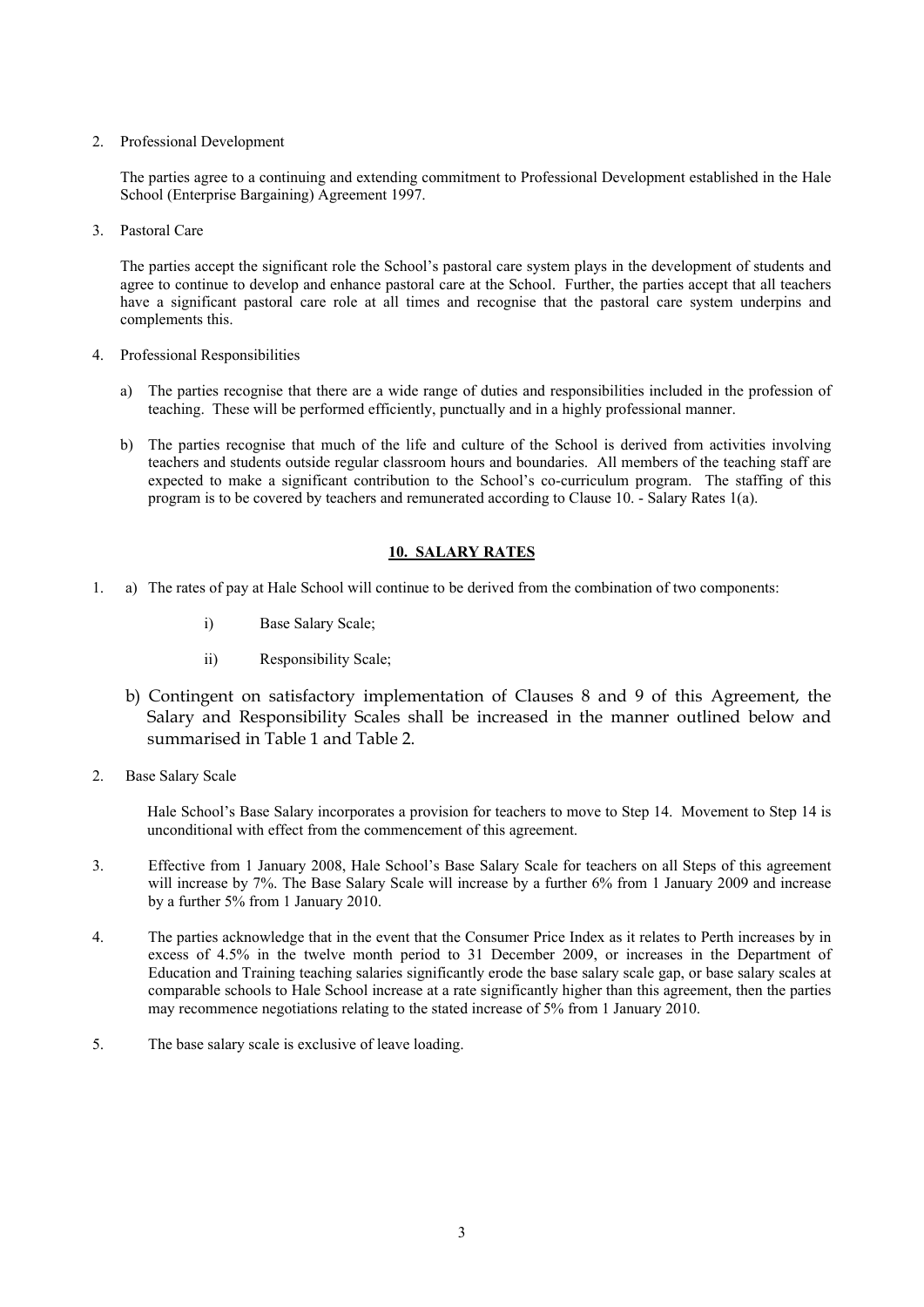## **Table 1**

|                | 2007   | 2008   | 2009   | 2010   |
|----------------|--------|--------|--------|--------|
| <b>STEP</b>    | \$     | \$     | \$     | \$     |
|                |        | 7%     | 6%     | 5%     |
| 1              | 37,491 | 40,115 | 42,522 | 44,648 |
| $\overline{2}$ | 39,770 | 42,554 | 45,107 | 47,362 |
| 3              | 42,046 | 44,989 | 47,689 | 50,073 |
| $\overline{4}$ | 44,678 | 47,805 | 50,674 | 53,207 |
| 5              | 47,130 | 50,429 | 53,455 | 56,128 |
| 6              | 49,231 | 52,677 | 55,838 | 58,630 |
|                | 51,334 | 54,927 | 58,223 | 61,134 |
| 8              | 53,960 | 57,737 | 61,201 | 64,262 |
| 9              | 56,852 | 60,832 | 64,482 | 67,706 |
| 10             | 59,215 | 63,360 | 67,162 | 70,520 |
| 11             | 61,319 | 65,611 | 69,548 | 73,025 |
| 12             | 63,947 | 68,423 | 72,529 | 76,155 |
| 13             | 66,574 | 71,234 | 75,508 | 79,284 |
| 14             | 68,572 | 73,372 | 77,774 | 81,663 |

# Base Salary Scale

# 6. Responsibility Scale

- i) 7% effective from 1 January 2008. (Benefits to be paid retrospectively where necessary);
- ii) A further 6% effective from 1 January 2009, and;
- iii) A further 5% effective from 1 January 2010.
- b) 100 points of the Responsibility Scale equates to 18.07% of the Step 14 base salary.

#### **Table 2**

# Responsibility Scale

|               | 2007   | 2008   | 2009   | 2010   |
|---------------|--------|--------|--------|--------|
| <b>POINTS</b> | \$     | \$     | \$     | \$     |
|               |        | 7%     | 6%     | 5%     |
| 5             | 617    | 660    | 700    | 735    |
| 10            | 1,235  | 1,321  | 1,401  | 1,471  |
| 15            | 1,863  | 1,993  | 2,113  | 2,219  |
| 20            | 2,481  | 2,655  | 2,814  | 2,955  |
| 25            | 3,110  | 3,328  | 3,527  | 3,704  |
| 30            | 3,714  | 3,974  | 4,212  | 4,423  |
| 35            | 4,343  | 4,647  | 4,926  | 5,172  |
| 40            | 4,961  | 5,308  | 5,627  | 5,908  |
| 45            | 5,578  | 5,968  | 6,327  | 6,643  |
| 50            | 6,195  | 6,629  | 7,026  | 7,378  |
| 55            | 6,824  | 7,302  | 7,740  | 8,127  |
| 60            | 7,441  | 7,962  | 8,440  | 8,862  |
| 65            | 8,059  | 8,623  | 9,141  | 9,598  |
| 70            | 8,675  | 9,282  | 9,839  | 10,331 |
| 75            | 9,305  | 9,956  | 10,554 | 11,081 |
| 80            | 9,910  | 10,604 | 11,240 | 11,802 |
| 85            | 10,539 | 11,277 | 11,953 | 12,551 |
| 90            | 11,156 | 11,937 | 12,653 | 13,286 |
| 95            | 11,785 | 12,610 | 13,367 | 14,035 |
| 100           | 12,391 | 13,258 | 14,054 | 14,757 |

a) Hale School's Responsibility Allowance for teaching staff will increase by: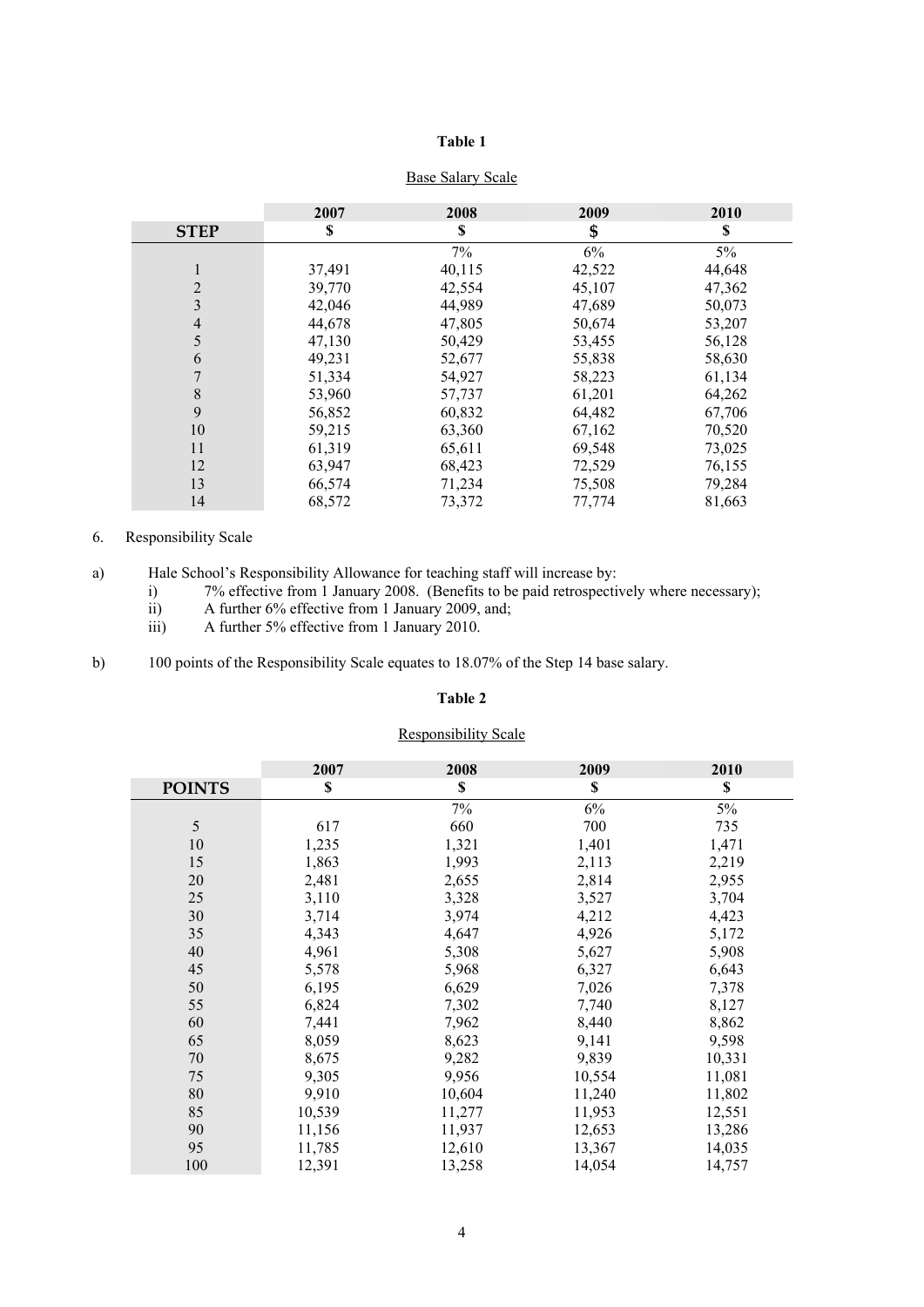#### 7. Advanced Teacher Levels

The Allowance for Advanced Teacher Level 1 shall be equivalent to 30 Points (as per Table 2 above), Advanced Teacher Level 2 to 60 points and Advanced Teacher Level 3 to 90 points, for the duration of the Agreement. The entitlement to receive the allowance for Advanced Teacher Levels is to be in accordance with established criteria to be developed by the School Executive over the term of this Agreement.

## **11. CONDITIONS OF EMPLOYMENT**

#### 1. Probationary Period

Staff will initially be appointed as Probationary Teachers. The period of probation will be one (1) year. To be appointed to the permanent staff teachers will be required to undergo a formal summative appraisal procedure. The period of probation may be extended for a second year. The probationary period will be recognised as service when considering Superannuation, Long Service Leave benefits and Sick Leave entitlements.

#### 2. Leave

- a) Long Service Leave Notwithstanding the provisions of subclause (1) of Clause 11. Long Service Leave of the Award, a teacher shall be entitled to Long Service Leave on full pay as follows:
	- i) On completion of eight years continuous service, accumulated at 1.3 weeks per year. Long Service Leave will normally be taken as complete terms but shorter periods of leave may be approved in consultation with the Headmaster.
	- ii) Upon resignation, or termination for reasons other than serious misconduct, pro rata benefit for Long Service Leave will be payable after the completion of 7 years continuous service at Hale School.
	- iii) Long Service Leave shall be taken within 4 years of the entitlement being accrued, unless prior arrangements with the Headmaster have been made.
- b) Sick Leave Notwithstanding the provisions of subclause (1) of Clause 8 Sick Leave of the Award, a teacher who is unable to attend or remain at the place of employment during the normal hours of duty by reason of personal ill health or injury shall be entitled to payment during such absence in accordance with the following provisions:
	- i) Entitlement to payment shall accrue weekly at the rate of twelve and a half days for each completed year of service.
	- ii) A teacher who claims an entitlement under this clause shall provide evidence that would satisfy a reasonable person.
	- iii) If in the first of successive years of service, a teacher is absent on the ground of personal ill health or injury for a period longer than his/her entitlement to paid sick leave, payment may be adjusted at the end of that year of service, or at the time the teacher's services terminate, if before the end of that year of service, to the extent that the teacher has become entitled to further paid sick leave during that year of service.
	- iv) The unused portions of the entitlement to paid sick leave in any one year shall accumulate from year to year and subject to this subclause may be claimed by the teacher if the absence by reason of ill health or injury exceeds the period for which entitlement has accrued during that year at the time of the absence. Provided that a teacher shall not be entitled to claim payment for any period exceeding thirteen weeks in any one year of service.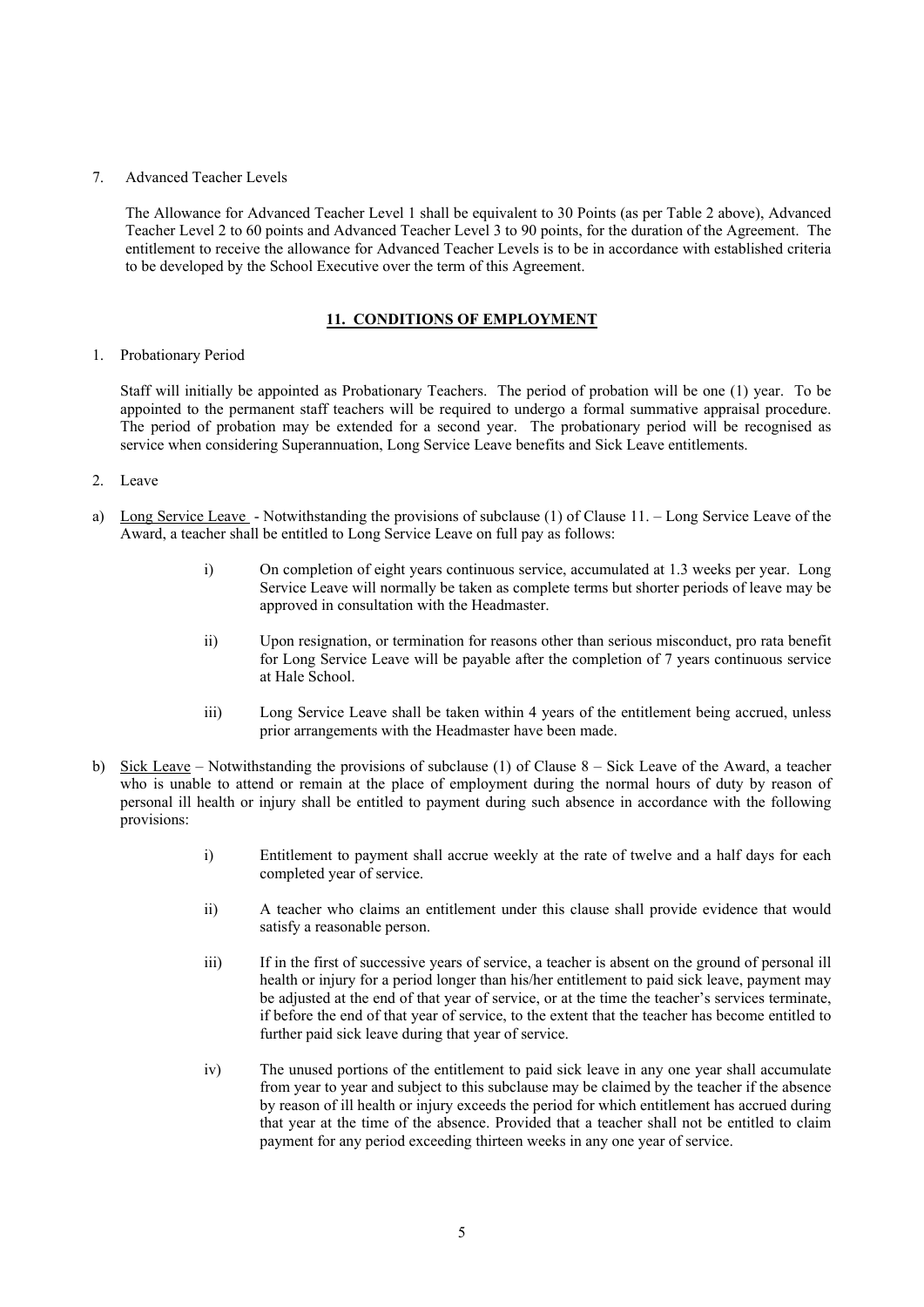- c) Carer's Leave Notwithstanding the provisions of subclause (1) of Clause 12 Carer's Leave of the Award, a teacher with direct responsibilities to either members of his/her immediate family or members of his/her household who need care and support shall be entitled to use, in accordance with this subclause, any sick leave entitlement for absences to provide care and support for such persons when they are ill, in accordance with the following provisions:
	- i) Such leave shall not exceed ten (10) days in any calendar year and is not cumulative.
	- ii) A teacher who claims such entitlement under this clause may be required to provide evidence that would satisfy a reasonable person of the entitlement.
	- iii) Further periods of unpaid leave may be granted should satisfactory evidence be provided.
- 3. Senior Staff

For staff retiring from a position of responsibility, the Headmaster may consider making available the following allowances to deserving teachers:

Heads of Departments and Housemasters may receive 66.6% of their Allowance in the first year after retiring, and 33.3% of the Allowance during the second year after retiring from their position of responsibility.

# **12. MATERNITY LEAVE**

- 1. Female teachers employed by Hale School will be entitled to apply for a period of up to 52 weeks unpaid maternity leave.
- 2. Where a permanent female teacher has completed four years continuous service with Hale School prior to the birth of her child, she will be entitled to 14 weeks paid leave, payable at the salary rate paid to her immediately prior to her commencing Maternity Leave. Female staff employed on a part time basis and who have completed four years continuous service shall be entitled to pro rata paid Maternity Leave.
- 3. Where a permanent female teacher has completed two years continuous service with Hale School prior to the birth of her child, she will be entitled to six (6) weeks paid leave. A pro-rata payment of paid leave will be applicable to permanent female teachers who have completed more than two years but less than four years continuous service at Hale School.
- 4. Where paid Maternity Leave is claimed, this leave shall form part of the total of the 52 weeks maternity leave.

#### **13. DEFERRED SALARY SCHEME**

In accordance with conditions outlined in Hale School's Deferred Salary Program Policy, the School is committed to providing all teaching staff with the opportunity to enhance their professional lives through participating in this program. Applications to participate in the Deferred Salary Program must be made to the Headmaster and will be approved on an individual basis.

#### **14. FURTHER TOPICS FOR DISCUSSION**

The opportunity exists for further topics, as agreed to by both parties, to be discussed during the duration of the Agreement.

#### **15. DISPUTE RESOLUTION PROCEDURE**

A dispute is defined as any question or difficulty arising out of this Agreement.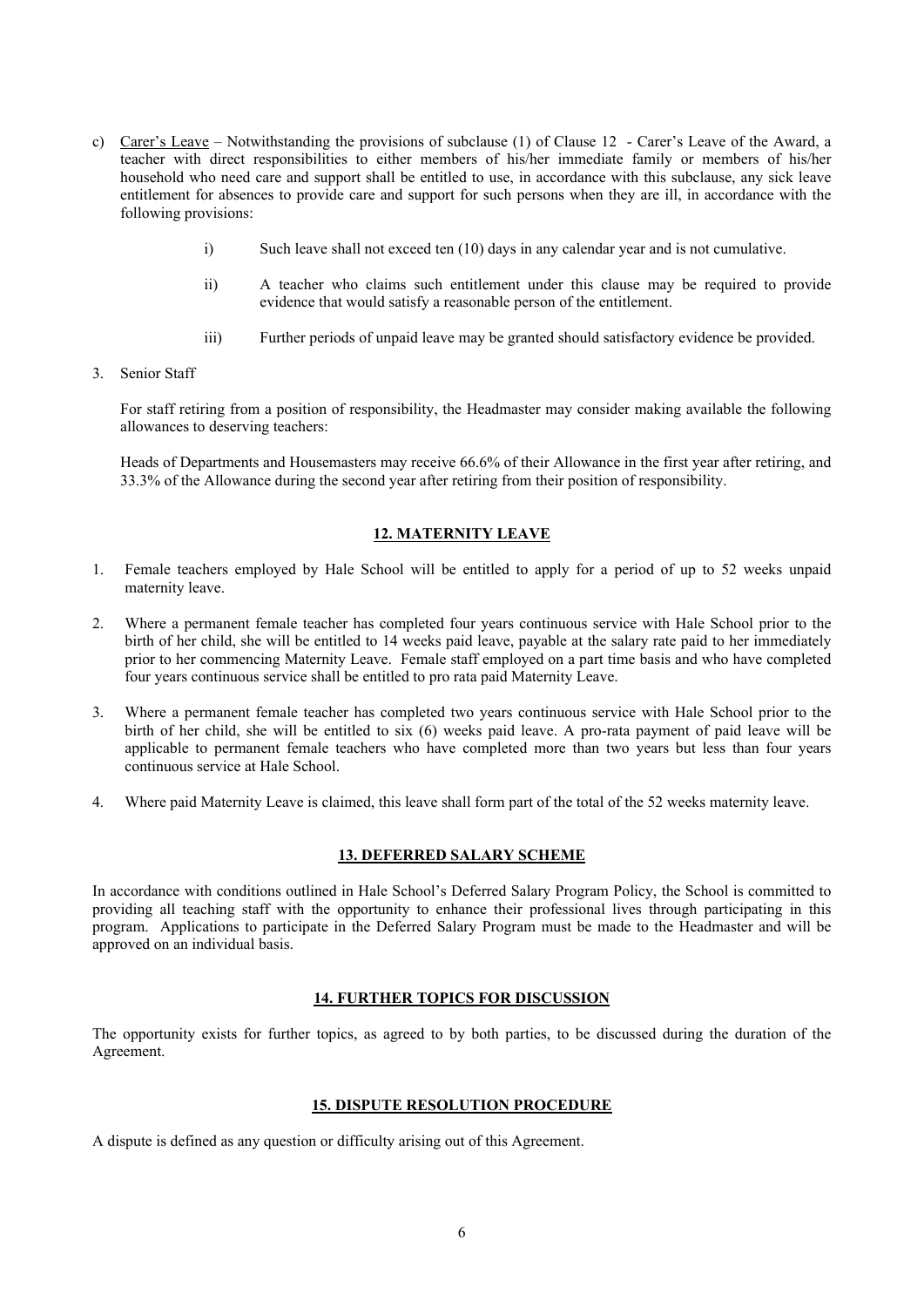The following procedure shall apply to the resolution of any dispute:

- 1. The parties to the dispute shall make reasonable attempts to resolve the matter by mutual discussion and determination.
- 2. If the parties are unable to resolve the dispute, the matter, at the request of either party, shall be referred to a meeting between the parties to the Agreement together with any additional representatives as may be agreed by the parties.
- 3. If the matter is not then resolved, it shall be referred to the Western Australian Industrial Relations Commission.

#### **16. NO FURTHER CLAIMS**

- 1. It is a condition of this Agreement that the parties will not seek any further claims, with respect to salaries or conditions, unless they are consistent with the State Wage Case Principles.
- 2. However, further matters may be negotiated and implemented before the expiration of this Agreement provided there is agreement between the parties with respect to such matters.

#### **17. NO REDUCTION**

Nothing contained herein shall entitle the School to reduce the salary or conditions of an employee which prevailed prior to entering this Agreement, except where provided by this Agreement.

#### **18. NO PRECEDENT**

It is a condition of this Agreement that the parties will not seek to use the terms contained herein as a precedent for other enterprise agreements, whether they involve the School or not.

## **19. SIGNATORIES**

*(Signature) (Signature)*

STUART MEADE NIGEL BRIGGES

*(Name of Signatory in BLOCK LETTERS)* Governors of Hale School

*(Name of Signatory in BLOCK LETTERS)* Independent Education Union of Western Australia, Union of Employees